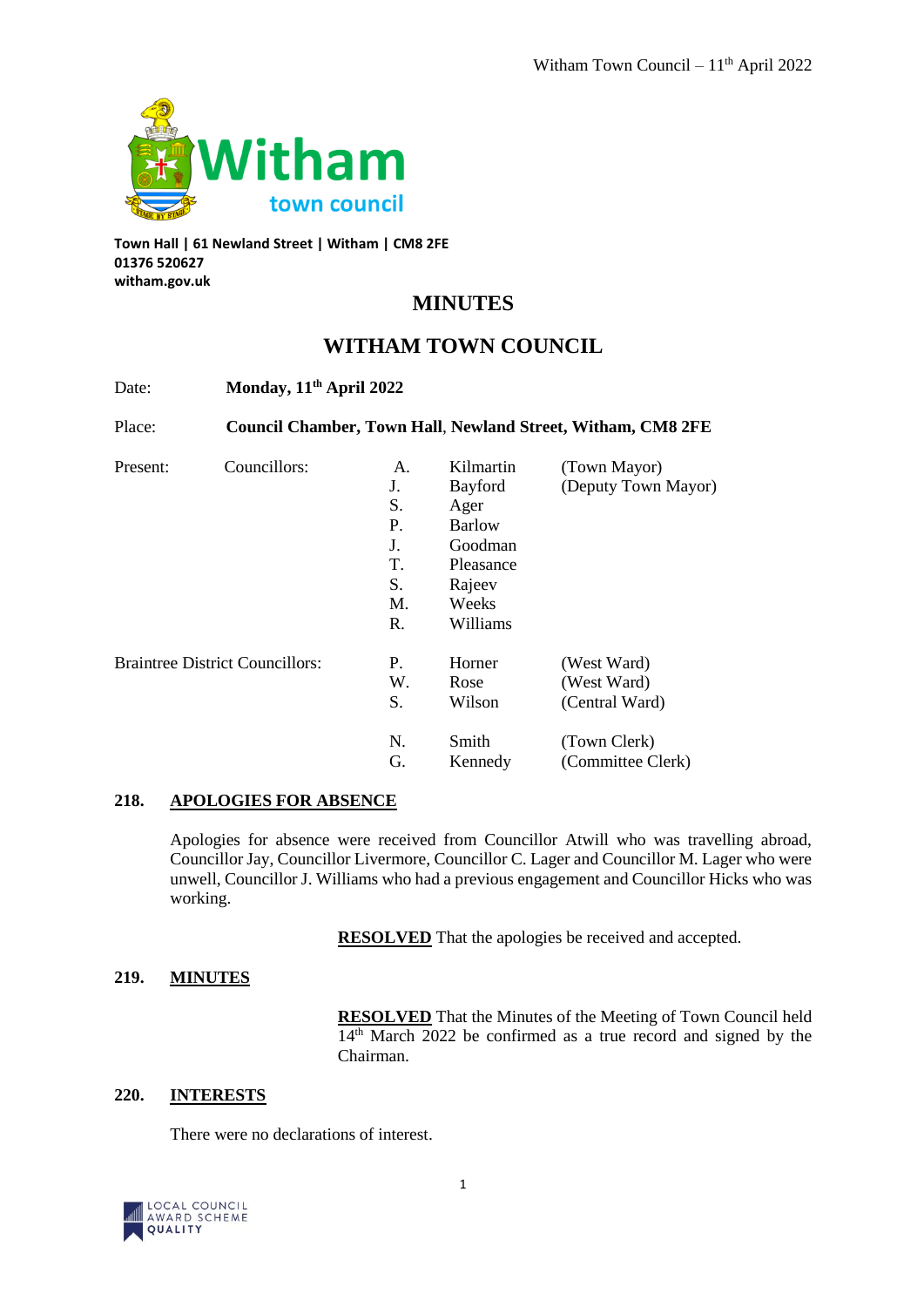## **221. QUESTIONS AND STATEMENTS FROM THE PUBLIC**

There was no member of the press or public present.

## **222. ESSEX COUNTY AND BRAINTREE DISTRICT COUNCIL UPDATE**

Braintree District Councillor Rose gave a report. Councillor Rose explained that Braintree District Council car parks had received an accreditation for being areas of low crime. Green Bank recycling statistics were given for recycled textiles and food/drink cans and cartons plus small electrical items. He said that as part of climate change strategy free tree whips and bulbs had been given to the community groups to plant. A tree to commemorate the Queen's Jubilee had also been planted in the town park. Town Centre improvements had been agreed and the procurement process progressing. The District Council had exceeded its target of 250 affordable homes in the district this past year. Councillor Rose reminded the Town Council that each Member of the District Council had funds of £1,000 to award as grants. He spoke of economic development and business support grants towards shop front improvements with more grants to follow.

The Town Mayor explained that she, Councillor Hicks and Councillor Weeks had given a joint grant to the Witham Royal British Legion for a new carpet bowls mat.

Essex County Councillor Ross Playle had given his apologies as he was on holiday. His report was read out which included Cypress Road being closed from 14<sup>th</sup> to 18<sup>th</sup> April for resurfacing, that the Local Highways Panel had met and he had asked for a delivery update on the Cressing Road crossing. He said that the latest data showed 706 asylum requests from Ukrainians and 482 sponsors in the County.

Essex County Councillor Derrick Louis had also sent his apologies as he was on holiday. His report had been tabled. Members welcomed the information that the A12 overbridge near Lynfields would be repaired although no timeframe had yet been given but the traffic lights would be re-phased.

Members asked that Councillor Louis be contacted about redundant bus shelters from Gershwin Boulevard being used on the Lodge Farm estate and that Councillor Playle be asked if residents had been informed about the possible re-routing of bus service 90 when Cypress Road is closed.

**RESOLVED** That the reports be received and noted.

#### **223. TOWN MAYOR'S ENGAGEMENTS**

Details of the Town Mayor's engagements attended for period  $15<sup>th</sup>$  March to  $11<sup>th</sup>$  April 2022 were received.

The Town Mayor said that the recent Civic Service had gone well and thanked those who had attended.

> **RESOLVED** That the engagements be received and information noted.

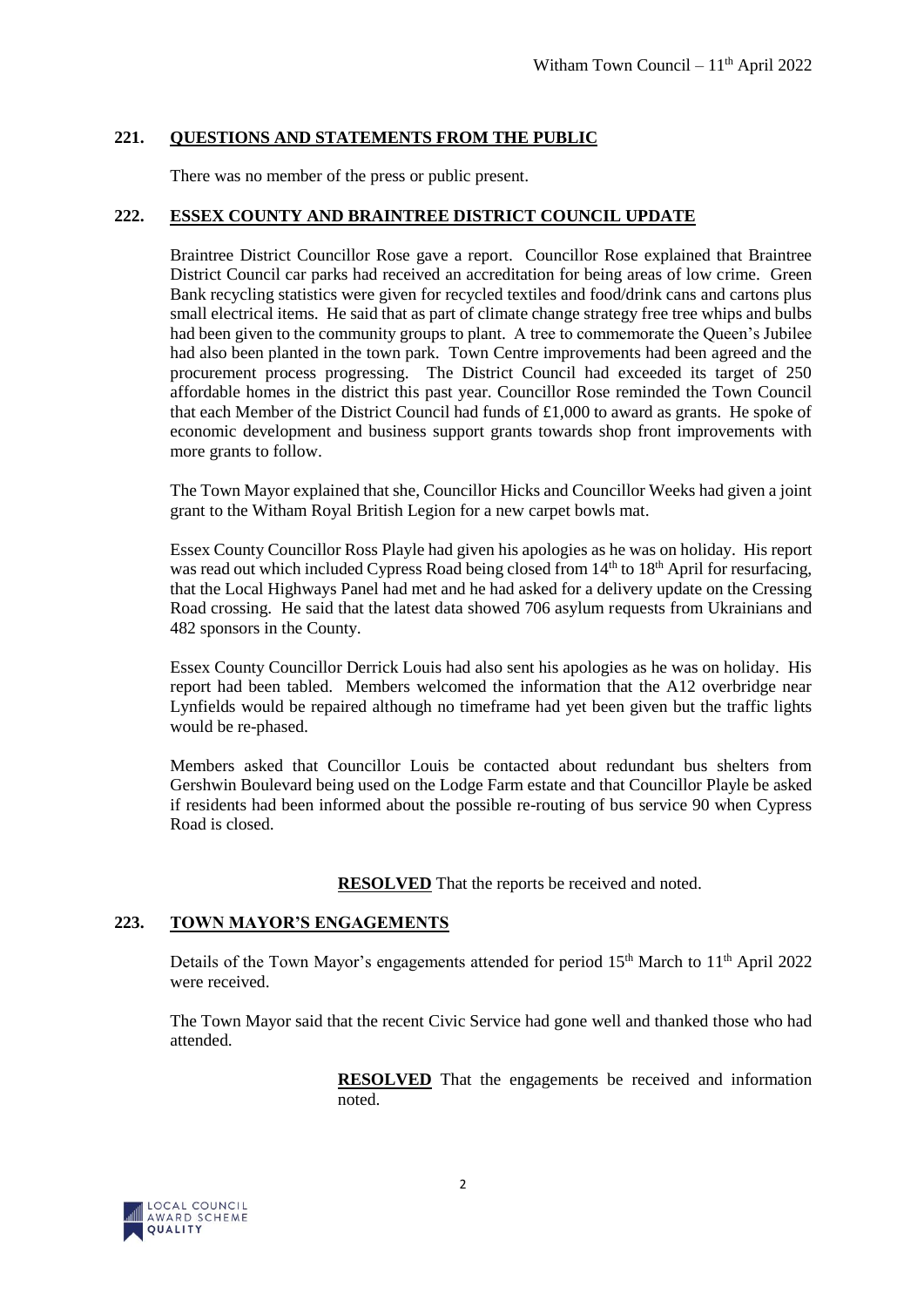## **224. TOWN CLERK'S REPORT**

The Town Clerk's report on matters arising was received.

#### **RESOLVED** That the report be received and noted.

#### **225. GRANT AID REQUEST – CITIZENS ADVICE**

A grant aid request from the Citizens Advice was received.

Members fully supported the request.

**RESOLVED** That a grant of £10,000 be given to the Citizens Advice Bureau for general and money advice service to support residents in Witham.

## **226. A12 – WIDENING**

A report was received.

The Town Clerk explained that she had recently been advised that the land which it was hoped was to be given to the Town Council in compensation for the land lost at Whetmead when the A12 was widened was no longer feasible. A possible new parcel of land had now been identified which was approximately 8,000m2.

**RESOLVED** That the information be received and noted.

#### **227. COMMITTEE REPORTS**

(a) **Planning and Transport Committee held 14th and 29th March 2022**  Minutes 244 to 267 (inclusive)

Councillor Goodman, Chairman of the Planning and Transport Committee, gave a report en bloc of the Meetings.

> **RESOLVED** That the Report of the Planning and Transport Committee be received.

(b) **Policy and Resources Committee held 29th March 2022** Minutes 51 to 63 (inclusive)

Councillor R. Williams, Vice Chairman of the Policy and Resources Committee, gave a report en bloc of the Meeting.

> **RESOLVED** That the Report of the Policy and Resources Committee be received.

## **228. EXCLUSION OF THE PRESS AND PUBLIC**

**RESOLVED** That under the Public Bodies (Admissions to Meetings) Act 1960, the press and public be excluded from the Meeting for the consideration of the remaining items of business on the grounds they involve the likely disclosure of exempt information